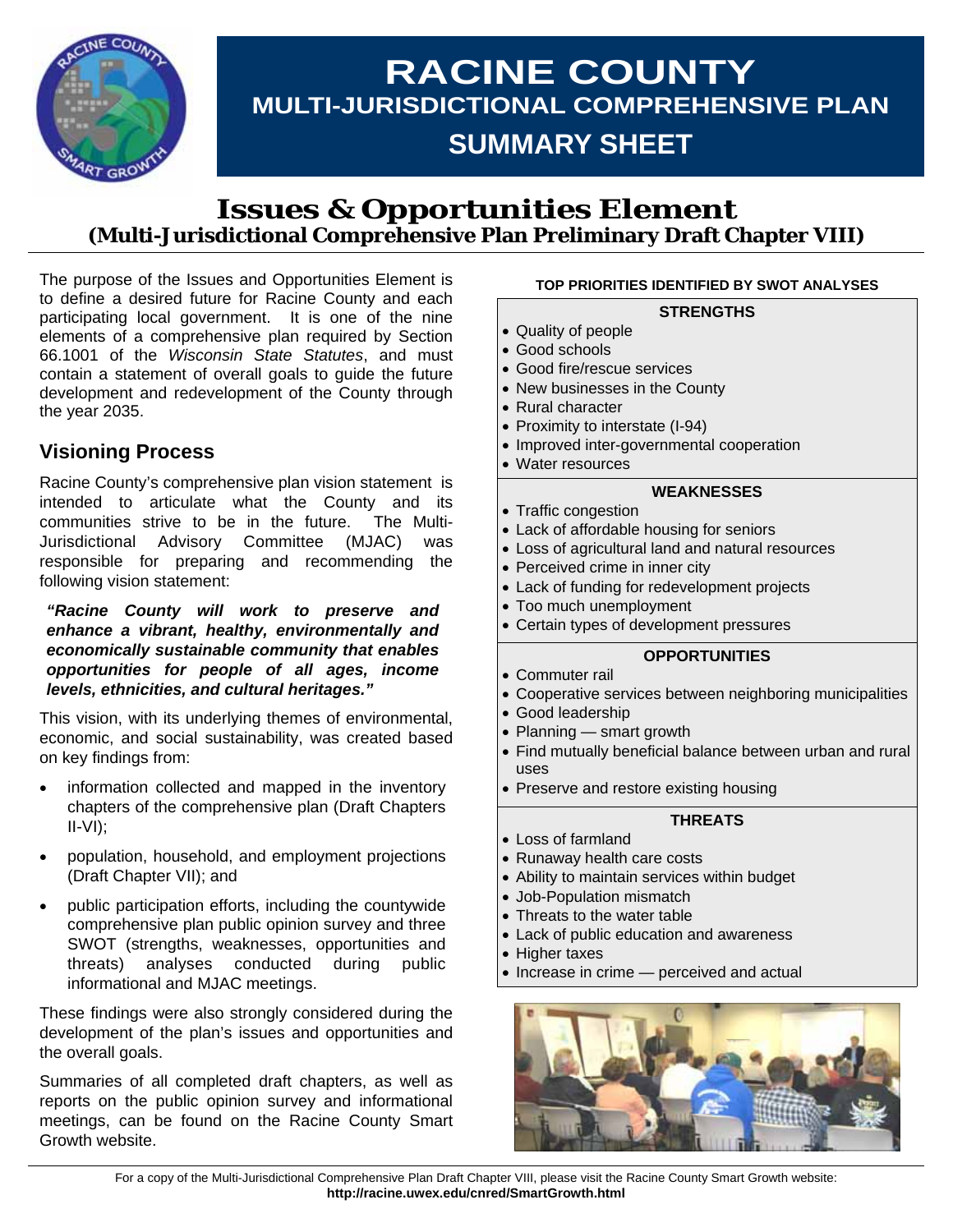## **ISSUES & OPPORTUNITIES**

During the visioning process, the following planning issues, opportunities and concerns were identified for Racine County. This broad range of issues is intended to show the interconnected relationships among the nine comprehensive planning elements, as well as to encourage governments and other stakeholders to think strategically about the interaction of these elements on a regional, county, and local level.

#### **Community Character and Identity**

The concept of community character and identity includes a number of quality of life factors, such as livability and quality of schools. In Racine County, increased crime (both real and perceived) was identified as a major threat by residents. The preservation of the small town atmosphere, farmland, and open space that constitute much of the County's character also emerged as a high priority.

#### **Planning for Coordinated and Sustainable Future Growth**

Racine County and its communities have an extensive history of planning; 17 of the 18 local communities have land use plans, and there has been countywide planning for parks and open spaces and land use and water resource management. Concerns about the rate of development and a desire for planned growth (that is, growth that considers short- and long-term impacts on infrastructure, traffic congestion, schools, and other facilities) arose throughout the visioning process.

#### **Agricultural Resources and Historic Preservation**

The preservation of agricultural and historic resources is considered important to Racine County's character and economy. Over half the County is in agricultural uses, and many residents see the industry as having potential to grow in the future, particularly in light of new technologies and products such as bio-fuels. A majority of survey respondents indicated that the County and State should consider the implementation of financial programs that will preserve productive farmland while taking into account the continuing need for development and individual property rights.

#### **Natural Resources and Recreational Preservation**

Loss of natural resources—including groundwater, wildlife habitats, forested land, open space—was seen as a major threat to Racine County. In particular, there was concern about the depletion of groundwater supplies and deteriorating air and water quality. Protection of these resources was identified as a high priority, not only for environmental, aesthetic, and health purposes, but also for the influence such resources have on economic development, particularly tourism opportunities.

#### **Built Environment: Housing Options, Land Use, Transportation, and Economic Development**

Recognizing that the issues of housing, land use, transportation, economic development, utilities and community facilities, are interconnected, Racine County citizens indicated concerns about how to plan the built environment so as to provide all residents with adequate choices in housing, as well as easy access to quality jobs, schools, recreational opportunities, retail, and other services.

#### **Transit and Transportation Services**

Improving transit services and accessibility, and providing more multi-modal transportation options, are considered important in Racine County, particularly taking into consideration changing demographics and rising energy costs. The development of transit services in the western part of the County (especially services for seniors and youth), as well as the expansion of services connecting eastern and western Racine and the Kenosha-Racine-Milwaukee (KRM) commuter rail were seen as opportunities.

#### **Environmental & Economical Sustainable Infrastructure Planning: Public Utilities & Community Facilities**

The rate of development was a recurrent concern throughout the visioning process. Although residents recognize the inevitability and potential benefits of growth, they also foresee the opportunities for encouraging more energy-efficient lifestyles and sustainable development practices by promoting urban infill and redevelopment, energy conservation measures, and development of alternate energy sources.

#### **Economic Development**

Economic development concerns and opportunities in Racine County centered predominantly on how to increase jobs and diversify industries. Public input corresponds to the issues and opportunities raised in the countywide Economic Development Plan 4.0. In particular, the loss of manufacturing jobs since the 1980s has fueled concerns about how to attract new businesses to the area, and what types businesses and jobs are best suited for the County's population.